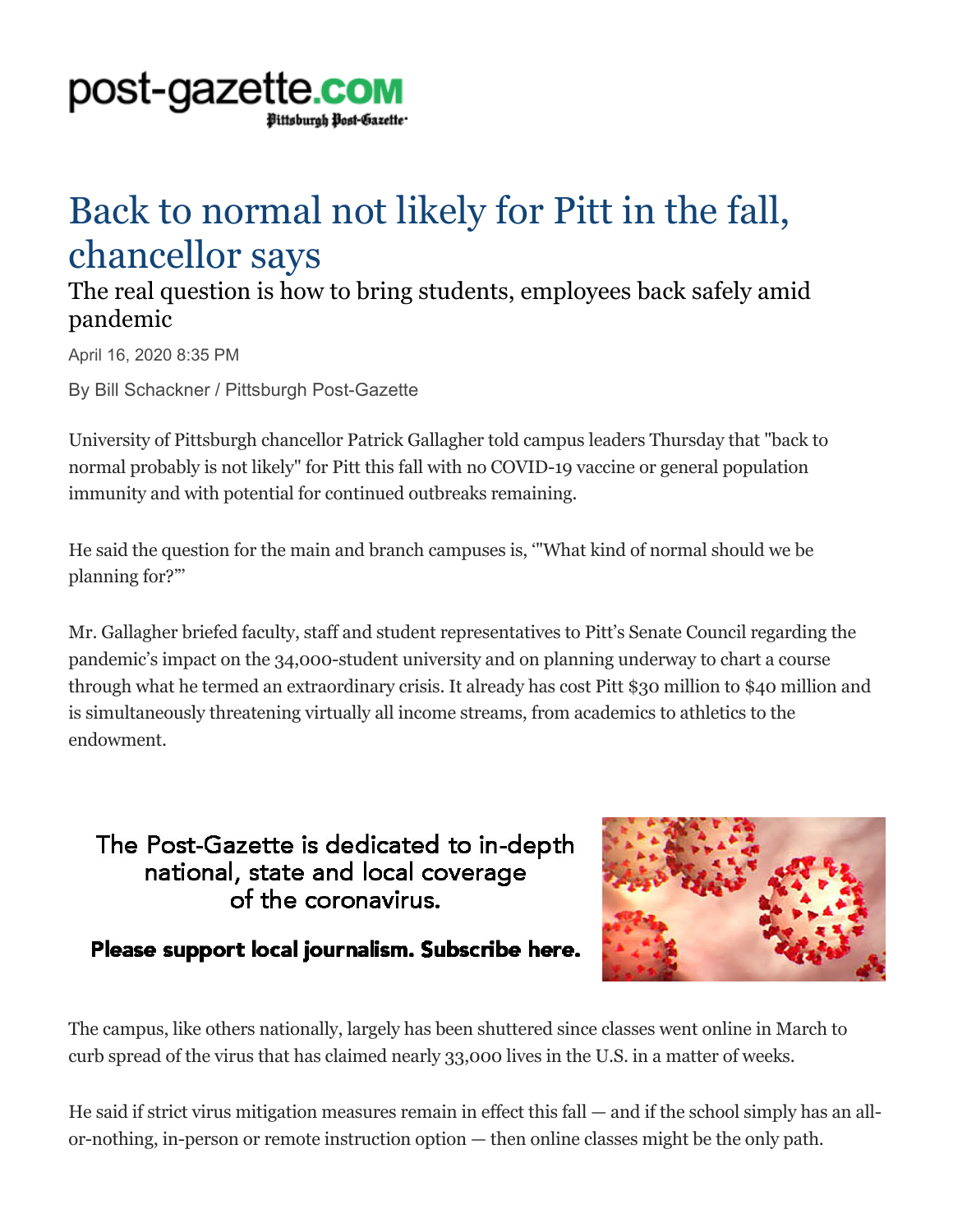However, he said he hopes that groups including one being formed by Provost Ann Cudd can develop hybrid options, with more flexibility. For instance, students could return to campus to take classes in somewhat reduced numbers, and some or all residence halls could reopen, after being "de-densified," perhaps with fewer students per unit.

He said perhaps there could be something like "Red flag" or "Yellow flag" days during which university operations are modified to reflect changing risk levels. In recent weeks, while much of the focus nationally has been on salvaging spring semester and commencement remotely, higher education officials have begun asking if fall can begin normally.

Mr. Gallagher said he is not alone in raising it publicly, pointing to comments made by officials elsewhere including Boston University and in South Carolina.

He said he hopes by sometime in May that campus planners can offer faculty a set of potential scenarios to prepare for, and that by the latter half of summer, a final decision can be made.

"One side of me wants to give answers as quickly as possible. People want to make plans. They are looking at housing deposits," the chancellor said. "The faculty absolutely want to know what they are planning for."

At the same time, Mr. Gallagher added, "We just don't know what the fall will look like."

He said it's hard to imagine there will be an uptick in tuition prices for the fall when so many families are stressed, with many parents out of work. At the same time, the university does not envision a price reduction for courses delivered on line because Pitt is not an online institution, he said, but rather a university that went online in a national emergency.

Pitt, like other universities, already is absorbing huge expenses, from housing refunds and canceled programs to emergency travel costs to bring students home from overseas. If class action suits in parts of the nation or other moves prevent schools from charging regular tuition price, the effects would be devastating, Mr. Gallagher warned.

"You will see universities fail," he said. "There simply is no capacity to support this."

"We are operating in this mode because of a national emergency, not bait and switch," he added.

He said virtually every form of revenue is threatened by the crisis, from tuition and room and board income to research and ticket sales and the stock market volatility that has hit the school's \$4.3 billion endowment. Meanwhile, with the state potentially facing a \$3 billion to \$4 billion budget shortfall, there is concern about whether Pitt can count on its regular appropriation, Mr. Gallagher said.